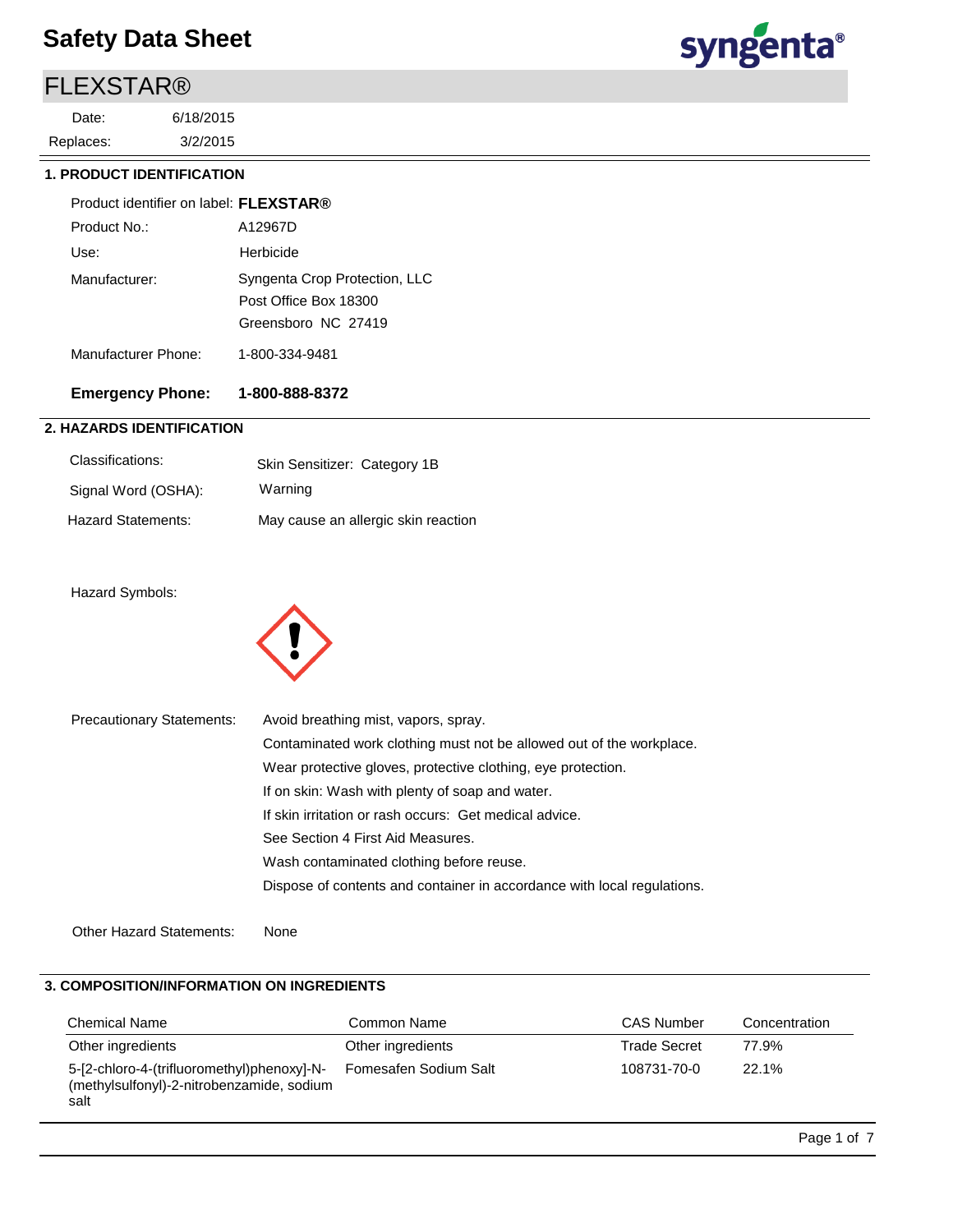# syngenta®

### **FI FXSTAR®**

3/2/2015 6/18/2015 Replaces: Date:

Ingredients not precisely identified are proprietary or non-hazardous. Values are not product specifications.

#### **4. FIRST AID MEASURES**

Have the product container, label or Safety Data Sheet with you when calling Syngenta (800-888-8372), a poison contol center or doctor, or going for treatment.

- If swallowed: Call Syngenta (800-888-8372), a poison control center or doctor immediately for treatment advice. Do not give any liquid to the person. Do not induce vomiting unless told to do so after calling 800-888- 8372 or by a poison control center or doctor. Do not give anything by mouth to an unconscious person. Ingestion:
- If in eyes: Hold eye open and rinse slowly and gently with water for 15-20 minutes. Remove contact lenses, if present, after 5 minutes, then continue rinsing eye. Call Syngenta (800-888-8372), a poison control center or doctor for treatment advice. Eye Contact:
- If on skin or clothing: Take off contaminated clothing. Rinse skin immediately with plenty of water for 15-20 minutes. Call Syngenta (800-888-8372), a poison control center or doctor for treatment advice. Skin Contact:
- If inhaled: Move person to fresh air. If person is not breathing, call 911 or an ambulance, then give artificial respiration, preferably mouth-to-mouth if possible. Call Syngenta (800-888-8372), a poison control center or doctor for further treatment advice. Inhalation:

Most important symptoms/effects:

Allergic skin reaction

Indication of immediate medical attention and special treatment needed:

There is no specific antidote if this product is ingested.

Treat symptomatically.

Persons suffering a temporary allergic reaction may respond to treatment with antihistamines or steroid creams and/or systemic steroids.

#### **5. FIRE FIGHTING MEASURES**

Suitable (and unsuitable) extinguishing media:

Use dry chemical, foam or CO2 extinguishing media. If water is used to fight fire, dike and collect runoff.

Specific Hazards:

During a fire, irritating and possibly toxic gases may be generated by thermal decomposition or combustion.

Special protective equipment and precautions for firefighters:

Wear full protective clothing and self-contained breathing apparatus. Evacuate nonessential personnel from the area to prevent human exposure to fire, smoke, fumes or products of combustion.

#### **6. ACCIDENTAL RELEASE MEASURES**

Personal precautions, protective equipment, and emergency procedures:

Follow exposure controls/personal protection outlined in Section 8.

Methods and materials for containment and cleaning up:

Control the spill at its source. Contain the spill to prevent from spreading or contaminating soil or from entering sewage and drainage systems or any body of water. Clean up spills immediately, observing precautions outlined in Section 8. Cover entire spill with absorbing material and place into compatible disposal container. Scrub area with hard water detergent (e.g. commercial products such as Tide, Joy, Spic and Span). Pick up wash liquid with additional absorbent and place into compatible disposal container. Once all material is cleaned up and placed in a disposal container, seal container and arrange for disposition.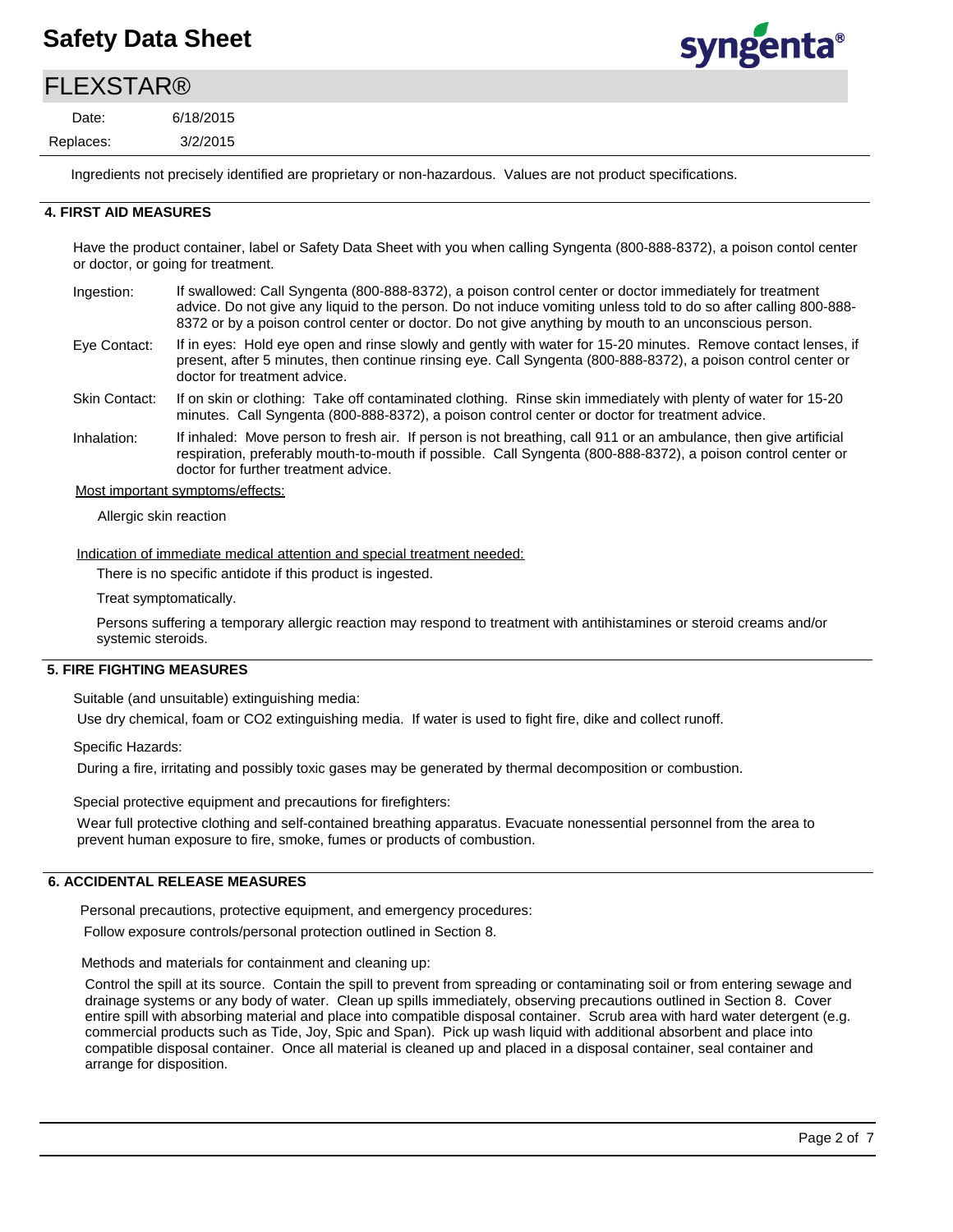### **FI FXSTAR®**

3/2/2015 6/18/2015 Replaces: Date:



#### **7. HANDLING AND STORAGE**

#### Precautions for safe handling:

Store above 32°F in original containers only. If product freezes, return to room temperature and agitate to reconstitute.

Store the material in a well-ventilated, secure area out of reach of children and domestic animals. Do not store food, beverages or tobacco products in the storage area. Prevent eating, drinking, tobacco use, and cosmetic application in areas where there is a potential for exposure to the material. Wash thoroughly with soap and water after handling.

Conditions for safe storage, including any incompatibilities: Not Applicable

#### **8. EXPOSURE CONTROLS/PERSONAL PROTECTION**

#### **THE FOLLOWING RECOMMENDATIONS FOR EXPOSURE CONTROLS/PERSONAL PROTECTION ARE INTENDED FOR THE MANUFACTURE, FORMULATION AND PACKAGING OF THIS PRODUCT.**

#### **FOR COMMERCIAL APPLICATIONS AND/OR ON-FARM APPLICATIONS CONSULT THE PRODUCT LABEL.**

#### Occupational Exposure Limits:

| <b>Chemical Name</b>  | <b>OSHA PEL</b> | <b>ACGIH TLV</b> | Other                                                           | Source         |
|-----------------------|-----------------|------------------|-----------------------------------------------------------------|----------------|
| Other ingredients     | Not Applicable  | Not Applicable   | Not Applicable                                                  | Not Applicable |
| Fomesafen Sodium Salt | Not Established | Not Established  | 2 mg/m <sup>3</sup> TWA<br>(based on<br>Fomesafen<br>Technical) | Syngenta       |

#### Appropriate engineering controls:

Use effective engineering controls to comply with occupational exposure limits (if applicable).

#### Individual protection measures:

#### Ingestion:

Prevent eating, drinking, tobacco usage and cosmetic application in areas where there is a potential for exposure to the material. Wash thoroughly with soap and water after handling.

#### Eye Contact:

Where eye contact is likely, use chemical splash goggles.

#### Skin Contact:

Where contact is likely, wear chemical-resistant gloves (such as barrier laminate, butyl rubber, nitrile rubber, neoprene rubber, natural rubber, polyethylene, polyvinyl chloride [PVC] or Viton), coveralls, socks and chemical-resistant footwear.

#### Inhalation:

A respirator is not normally required when handling this substance. Use effective engineering controls to comply with occupational exposure limits.

In case of emergency spills, use a NIOSH certified respirator with any N, R, P or HE filter.

#### **9. PHYSICAL AND CHEMICAL PROPERTIES**

Odor: Mild; paint-like Appearance: Light yellow transparent liquid Odor Threshold: Not Available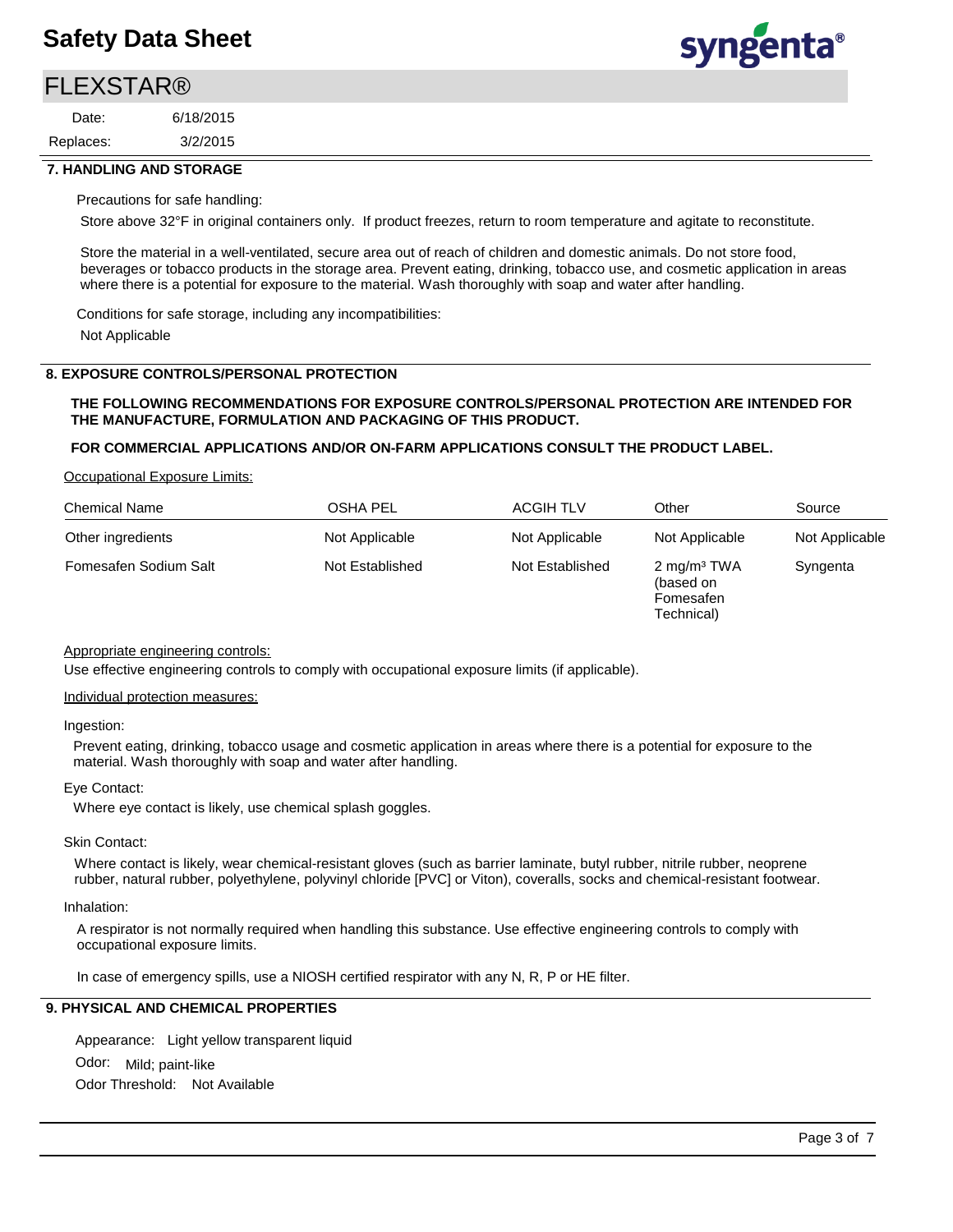### **FLEXSTAR®**

3/2/2015 6/18/2015 Replaces: Date: Flash Point (Test Method): Flammable Limits (% in Air): Vapor Density: Not Available



Vapor Pressure: Fomesafen Sodium Salt Not Available Solubility (ies): pH: 7.00 (1% solution in deionized H2O @ 77°F [25°C]) Initial boiling point and boiling range: Not Available Melting point/freezing point: Not Applicable Not Available Flammability: Not Applicable > 216°F (Pensky-Martens CC) Autoignition Temperature: 743°F Relative Density: 1.088 g/cm<sup>3</sup> Decomposition Temperature: Not Available Viscosity: Not Available Partition coefficient: n-octanol/water: Not Available Other: None Fomesafen Sodium Salt Not Applicable

#### **10. STABILITY AND REACTIVITY**

Possibility of hazardous reactions: Will not occur. Chemical stability: Stable under normal use and storage conditions. Reactivity: Not reactive.

Conditions to Avoid: None known.

Incompatible materials: None known.

Hazardous Decomposition Products: None known.

#### **11. TOXICOLOGICAL INFORMATION**

#### Health effects information

Likely routes of exposure: Dermal, Inhalation

Symptoms of exposure: Rash, redness or itching

Delayed, immediate and chronic effects of exposure: Allergic skin reaction

#### Numerical measures of toxicity (acute toxicity/irritation studies (finished product))

| Ingestion:  | Oral (LD50 Rat):       | > 3863 mg/kg (based on results from similar<br>product[s])             |
|-------------|------------------------|------------------------------------------------------------------------|
| Dermal:     | Dermal (LD50 Rat):     | > 2000 mg/kg (based on results from similar<br>product[s])             |
| Inhalation: | Inhalation (LC50 Rat): | > 2.1 mg/l air - 4 hours (based on results from<br>similar product[s]) |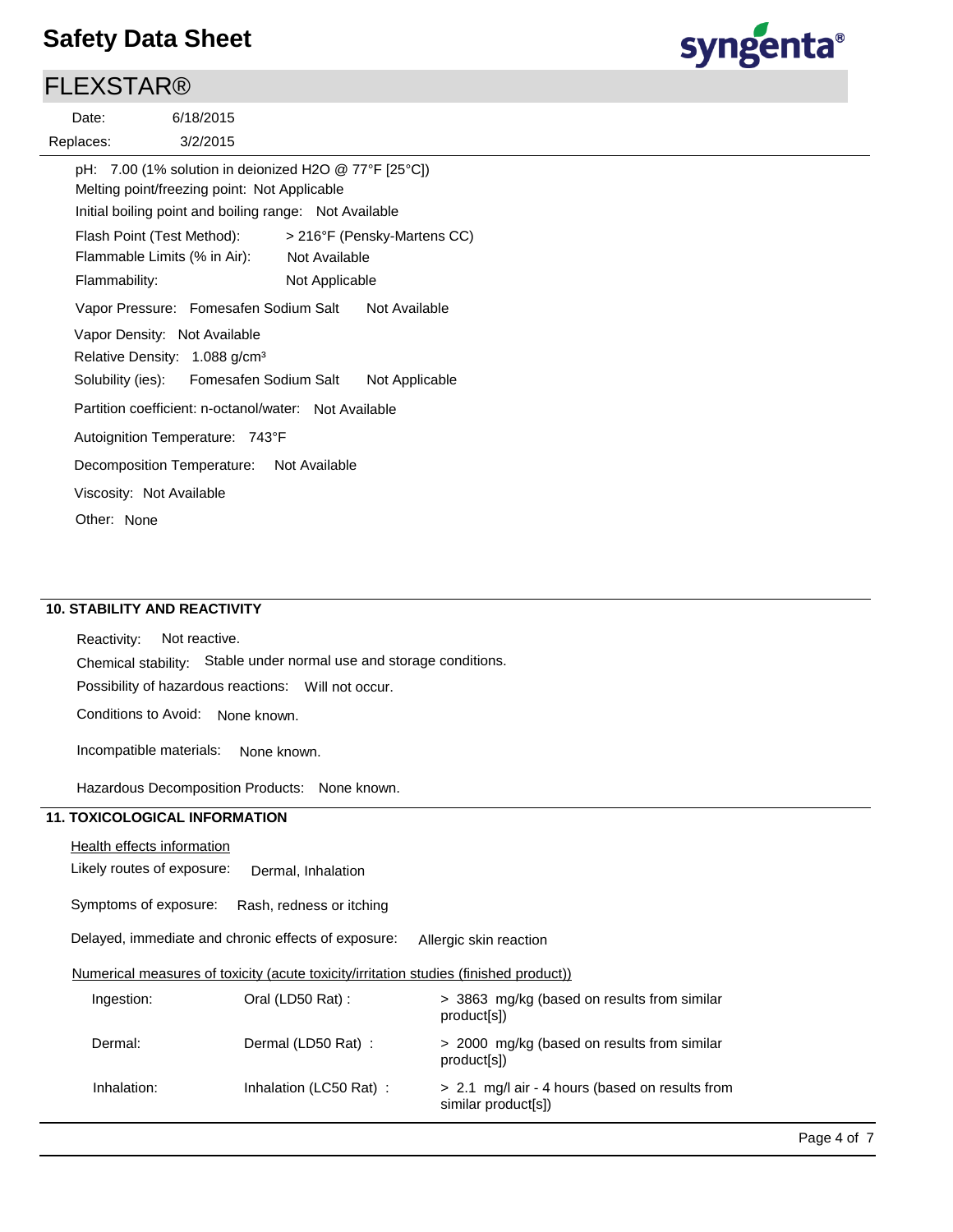

| Date:                    | 6/18/2015                                                                  |                                                                                                                                                                                                                                        |
|--------------------------|----------------------------------------------------------------------------|----------------------------------------------------------------------------------------------------------------------------------------------------------------------------------------------------------------------------------------|
| Replaces:                | 3/2/2015                                                                   |                                                                                                                                                                                                                                        |
| Eye Contact:             |                                                                            | Mildly Irritating (Rabbit)                                                                                                                                                                                                             |
| <b>Skin Contact:</b>     |                                                                            | Slightly Irritating (Rabbit)                                                                                                                                                                                                           |
|                          | <b>Skin Sensitization:</b>                                                 | A moderate skin sensitizer in animal tests. (based on results from similar product[s])                                                                                                                                                 |
|                          | Reproductive/Developmental Effects                                         | Fomesafen Sodium Salt: Non-genotoxic in in vitro and in vivo assays.<br>Hepatic changes and a small effect on reproductive performance seen in a 3-generation rat study at the 1000 ppm dose<br>level. (based on Fomesafen Technical). |
|                          | <b>Chronic/Subchronic Toxicity Studies</b>                                 |                                                                                                                                                                                                                                        |
|                          |                                                                            | Fomesafen Sodium Salt: Liver effects seen at 10 pm and 100 ppm in 90-day rat feeding studies and in 6-month dog<br>studies at 25 mg/kg/d. (based on Fomesafen Technical).                                                              |
|                          |                                                                            | No evidence of neurotoxicity from subacute or longer-term studies in mammals. (based on Fomesafen Technical)                                                                                                                           |
|                          |                                                                            |                                                                                                                                                                                                                                        |
| Carcinogenicity          |                                                                            | Fomesafen Sodium Salt: Increased rates of malignant liver tumors in a 2-yr mouse feeding study (1000 ppm), but the<br>results are not considered relevant to man. (based on Fomesafen Technical).                                      |
| <b>Chemical Name</b>     |                                                                            | NTP/IARC/OSHA Carcinogen                                                                                                                                                                                                               |
| Other ingredients        |                                                                            | <b>No</b>                                                                                                                                                                                                                              |
|                          | 5-[2-chloro-4-(trifluoromethyl)phenoxy]-N-                                 | No<br>(methylsulfonyl)-2-nitrobenzamide, sodium salt                                                                                                                                                                                   |
| None                     | <b>Other Toxicity Information</b>                                          |                                                                                                                                                                                                                                        |
|                          | <b>Toxicity of Other Components</b><br>Other ingredients<br>Not Applicable |                                                                                                                                                                                                                                        |
| <b>Target Organs</b>     |                                                                            |                                                                                                                                                                                                                                        |
|                          | <b>Active Ingredients</b>                                                  |                                                                                                                                                                                                                                        |
|                          | Fomesafen Sodium Salt:                                                     | Liver (based on Fomesafen Technical)                                                                                                                                                                                                   |
| <b>Inert Ingredients</b> |                                                                            |                                                                                                                                                                                                                                        |

Eco-Acute Toxicity

Fomesafen Sodium Salt: Fish (Rainbow Trout) 96-hour LC50 680 ppm Invertebrate (Water Flea) Daphnia Magna 48-hour EC50 294 ppm Bird (Mallard Duck) 14-day LD50 > 5000 mg/kg The above ecotoxicity data are based on Fomesafen Technical, not Fomesafen Sodium Salt

Environmental Fate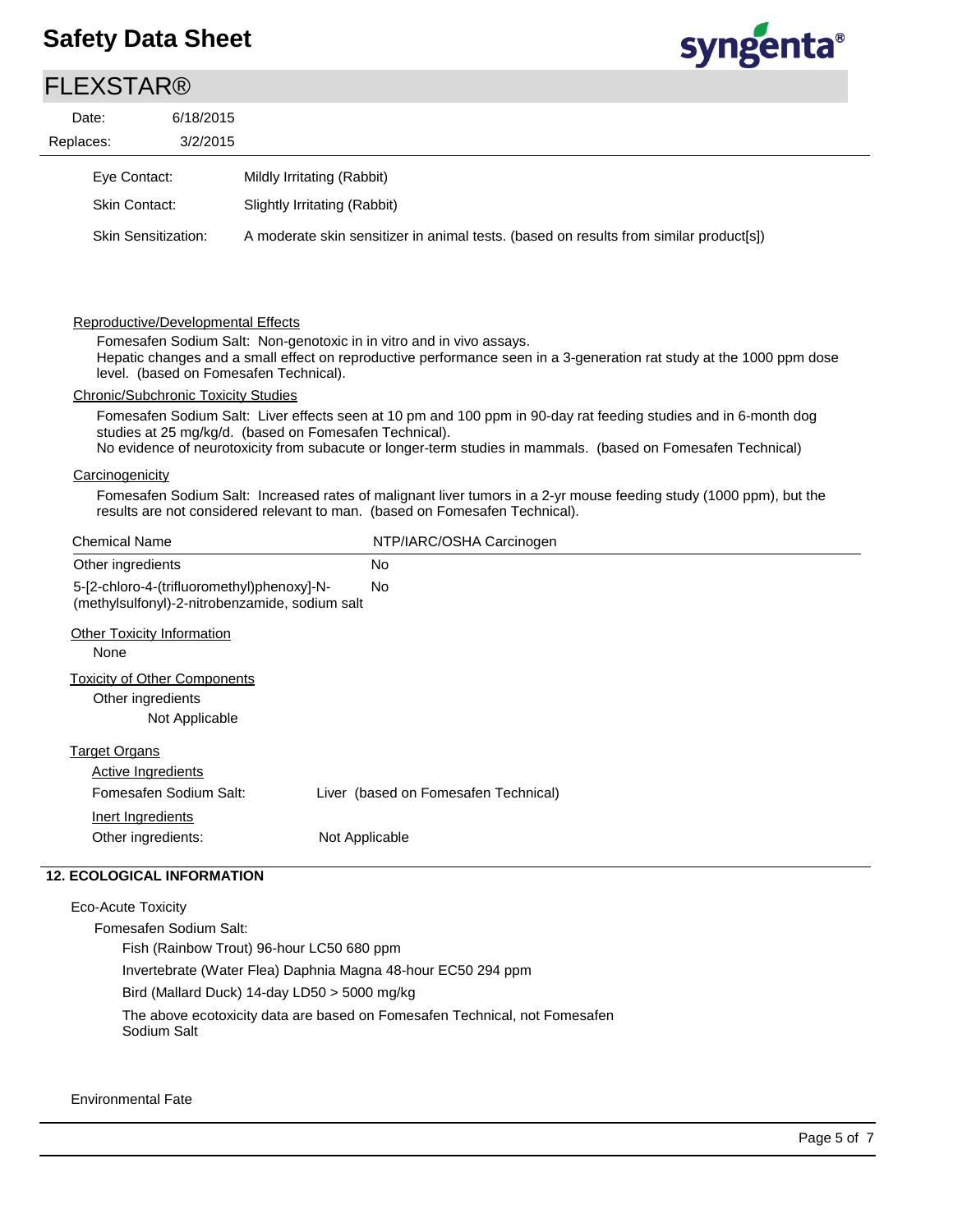### **FLEXSTAR®**

3/2/2015 6/18/2015 Replaces: Date:  $rac{1}{2}$ 

syngenta®

Fomesafen Sodium Salt:

The information presented here is for the active ingredient, fomesafen. Persistent in soil. Stable in water. Highly mobile in soil. Will leach. Sinks in water (after 24 h).

#### **13. DISPOSAL CONSIDERATIONS**

Disposal:

Do not reuse product containers. Dispose of product containers, waste containers, and residues according to local, state, and federal health and environmental regulations.

Characteristic Waste: Not Applicable

Listed Waste: Not Applicable

#### **14. TRANSPORT INFORMATION**

DOT Classification Ground Transport - NAFTA Not regulated

**Comments** 

Water Transport - International Not regulated

Air Transport Not regulated

#### **15. REGULATORY INFORMATION**

Pesticide Registration:

This chemical is a pesticide product registered by the Environmental Protection Agency and is subject to certain labeling requirements under federal pesticide law. These requirements differ from the classification criteria and hazard information required for safety data sheets, and for workplace labels of non-pesticide chemicals. Following is the hazard information as required on the pesticide label:

Warning: CAUSES EYE AND SKIN IRRITATION. HARMFUL IF SWALLOWED, INHALED OR ABSORBED THROUGH SKIN. Do not get on skin or on clothing. Avoid breathing vapor or spray mist. Avoid contact with eyes. Prolonged or repeated skin contact may cause allergic reactions in some individuals. WASH THOROUGHLY WITH SOAP AND WATER AFTER HANDLING.

EPA Registration Number(s):

100-1101

EPCRA SARA Title III Classification:

| Section 311/312 Hazard Classes: | Acute Health Hazard                               |  |  |
|---------------------------------|---------------------------------------------------|--|--|
|                                 | Chronic Health Hazard                             |  |  |
| Section 313 Toxic Chemicals:    | Fomesafen Sodium Salt 22.1% (CAS No. 108731-70-0) |  |  |

CERCLA/SARA 304 Reportable Quantity (RQ):

None

RCRA Hazardous Waste Classification (40 CFR 261):